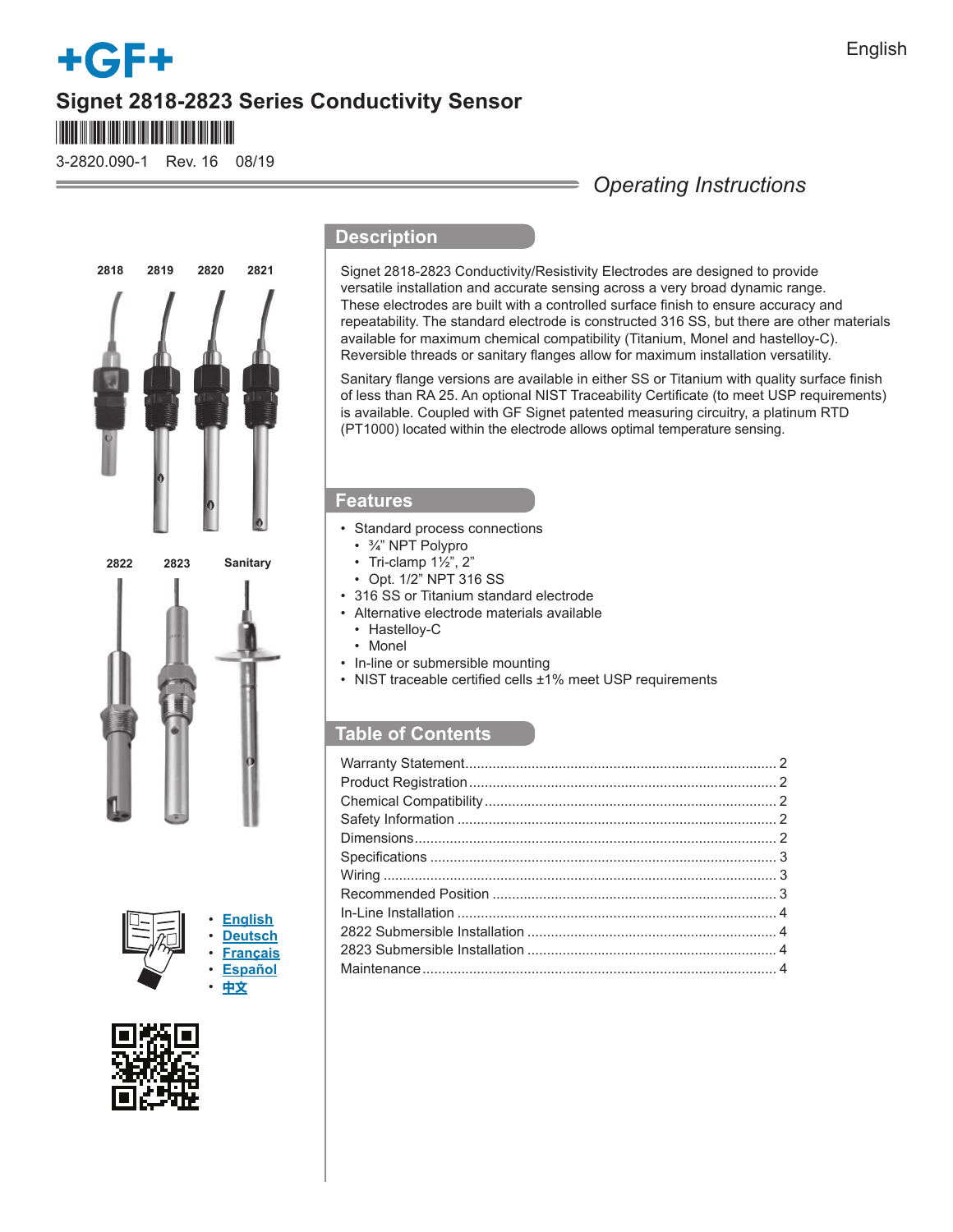### **Warranty Information**

Refer to your local Georg Fischer Sales office for the most current warranty statement.

All warranty and non-warranty repairs being returned must include a fully completed Service Form and goods must be returned to your local GF Sales office or distributor. Product returned without a Service Form may not be warranty replaced or repaired.

Signet products with limited shelf-life (e.g. pH, ORP, chlorine electrodes, calibration solutions; e.g. pH buffers, turbidity standards or other solutions) are warranted out of box but not warranted against any damage, due to process or application failures (e.g. high temperature, chemical poisoning, dry-out) or mishandling (e.g. broken glass, damaged membrane, freezing and/or extreme temperatures).

### **Product Registration**

Thank you for purchasing the Signet line of Georg Fischer measurement products.

If you would like to register your product(s), you can now register online in one of the following ways:

- Visit our website **www.gfsignet.com** and click on **Product Registration Form**
- If this is a pdf manual (digital copy), **[click here](https://www.gfps.com/content/dam/gfps_country_US/Content/signet/Downloads/ProductRegistrationForm.pdf)**

### **Safety Information**

- 1. Do not remove from pressurized lines.
- 2. Do not exceed max. temperature/pressure specifications.
- 3. Wear safety goggles or fa shield during installation/service.
- 4. Do not alter product construction.
- 5. Disconnect instrument power before wiring this sensor.
- 6. Failure to follow safety instructions may result in severe personal injury!



### **Dimensions**









Tri-clamp is available for 2819, 2820, 2821 only. T1 or S1 is for 1 to  $1\frac{1}{2}$  in. tees or flanges. T2 or S2 is for 2 in. tees or flanges.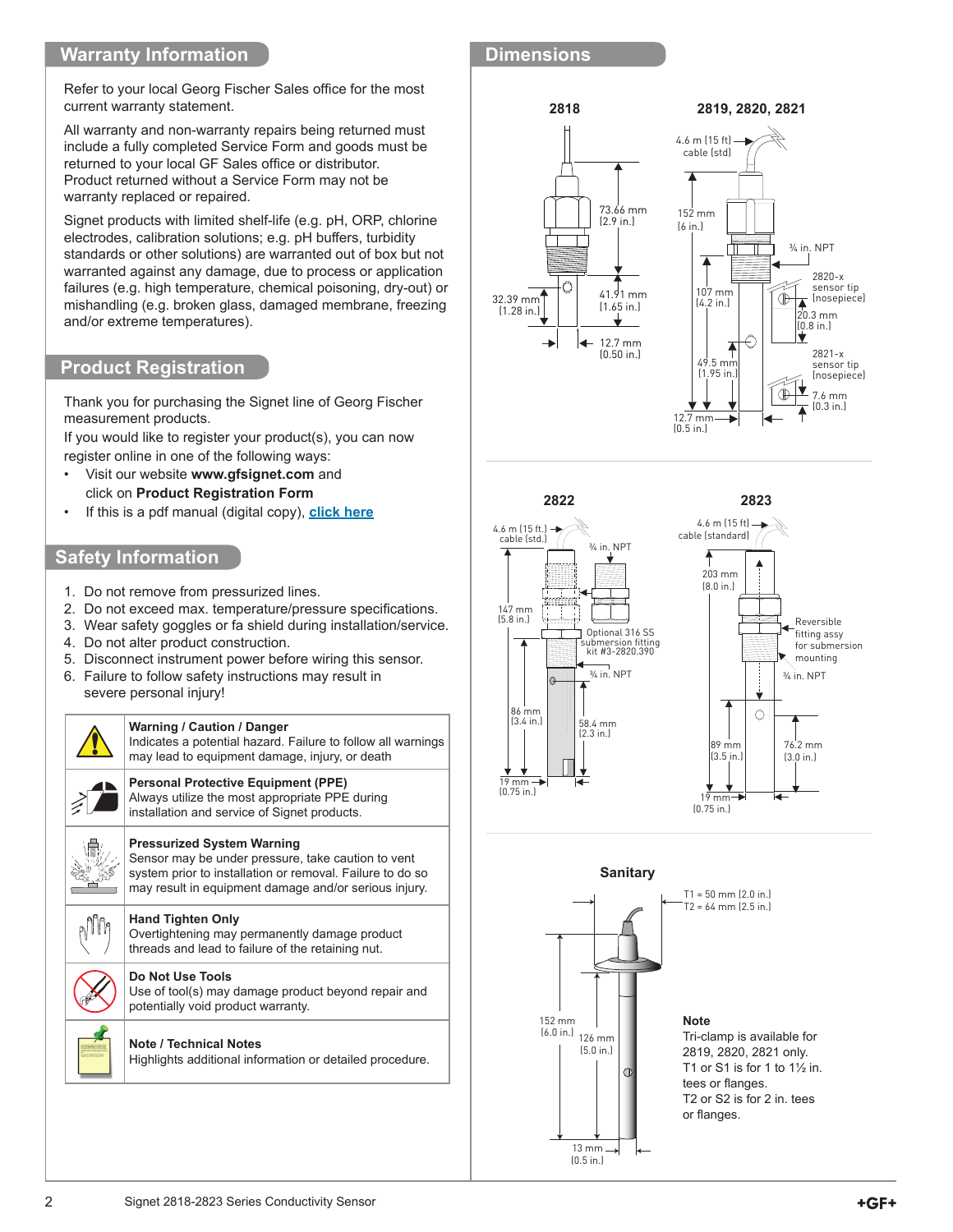### **Specifi cations**

### **General**

| Cell Constant                                                          |                                                     |
|------------------------------------------------------------------------|-----------------------------------------------------|
|                                                                        |                                                     |
|                                                                        |                                                     |
|                                                                        |                                                     |
|                                                                        |                                                     |
|                                                                        |                                                     |
|                                                                        |                                                     |
| Operating Range:                                                       |                                                     |
|                                                                        |                                                     |
|                                                                        |                                                     |
|                                                                        |                                                     |
|                                                                        |                                                     |
|                                                                        |                                                     |
|                                                                        |                                                     |
| Cell Constant Accuracy  ±2% (certified cells ±1%)                      |                                                     |
| Temp. Compensation Device PT1000                                       |                                                     |
|                                                                        |                                                     |
| Cable Length                                                           |                                                     |
| Standard 4.6 m (15 ft)                                                 |                                                     |
| Maximum 30 m (100 ft)                                                  |                                                     |
|                                                                        |                                                     |
|                                                                        | with 8850 & 8860. Do Not splice cable.              |
| Sanitary fitting size  1 in., 1 <sup>1</sup> / <sub>2</sub> in., 2 in. |                                                     |
| <b>Wetted Materials</b>                                                |                                                     |
| O-Rings  EPR (EPDM)                                                    |                                                     |
|                                                                        | Electrodes 316L Stainless Steel (1.4408, DIN 17440) |
|                                                                        | or Titanium                                         |
|                                                                        | Sanitary fitting 316L Stainless Steel or Titanium   |
| 2822 Body CPVC                                                         |                                                     |
| <b>Insulator Material</b>                                              |                                                     |
|                                                                        | 2818/2819/2820/2821  Carbon fiber reinforced PTFE   |
|                                                                        |                                                     |
| Process Connection  3/4 in. NPT threads;                               |                                                     |
|                                                                        |                                                     |
|                                                                        | Standard 316 SS fitting &                           |
|                                                                        | Optional 316 SS submersion                          |

### **Shipping Weight**

2818/2819/2820/2821/2822 ... 0.4 kg (0.8 lb) 2823 .................................... 0.3 kg (0.6 lb)

### **Environmental Requirements**

Temperature Accuracy ........ 0.3 °C

**Max. Pressure/Temperature Ratings**

### 2818/2819/2820/2821 Fittings:

| Standard Polypropylene  6.9 bar @ 100 °C (100 psi @ 212 °F)      |
|------------------------------------------------------------------|
| (3-2820.392) 1/2 NPT 316 SS 13.8 bar @ 120 °C (200 psi @ 248 °F) |
| Sanitary Connection  6.9 bar @ 120 °C (100 psi @ 248 °F)         |
|                                                                  |
|                                                                  |

adapter fitting (3-2820.390)

### **Standards and Approvals**

RoHS Compliant

China RoHS (Go to www.gfsignet.com for details)

Alternate wetted materials (such as Titanium, Hastelloy-C and Monel) are available through special order.

Cable length extensions to 30 m (100 ft.) are available through special order.

When using the ProcessPro 8850 or 8860: For resistivity measurements above 10 MΩ and/or below 20 °C, maximum cable length is 7.6 m (25 ft.).

### **Wiring**





### **2850 Conductivity/Resistivity Sensor Electronics**



### **Recommended Position**





Use caution to avoid air bubbles or sediment trapping inside the electrode cavity.